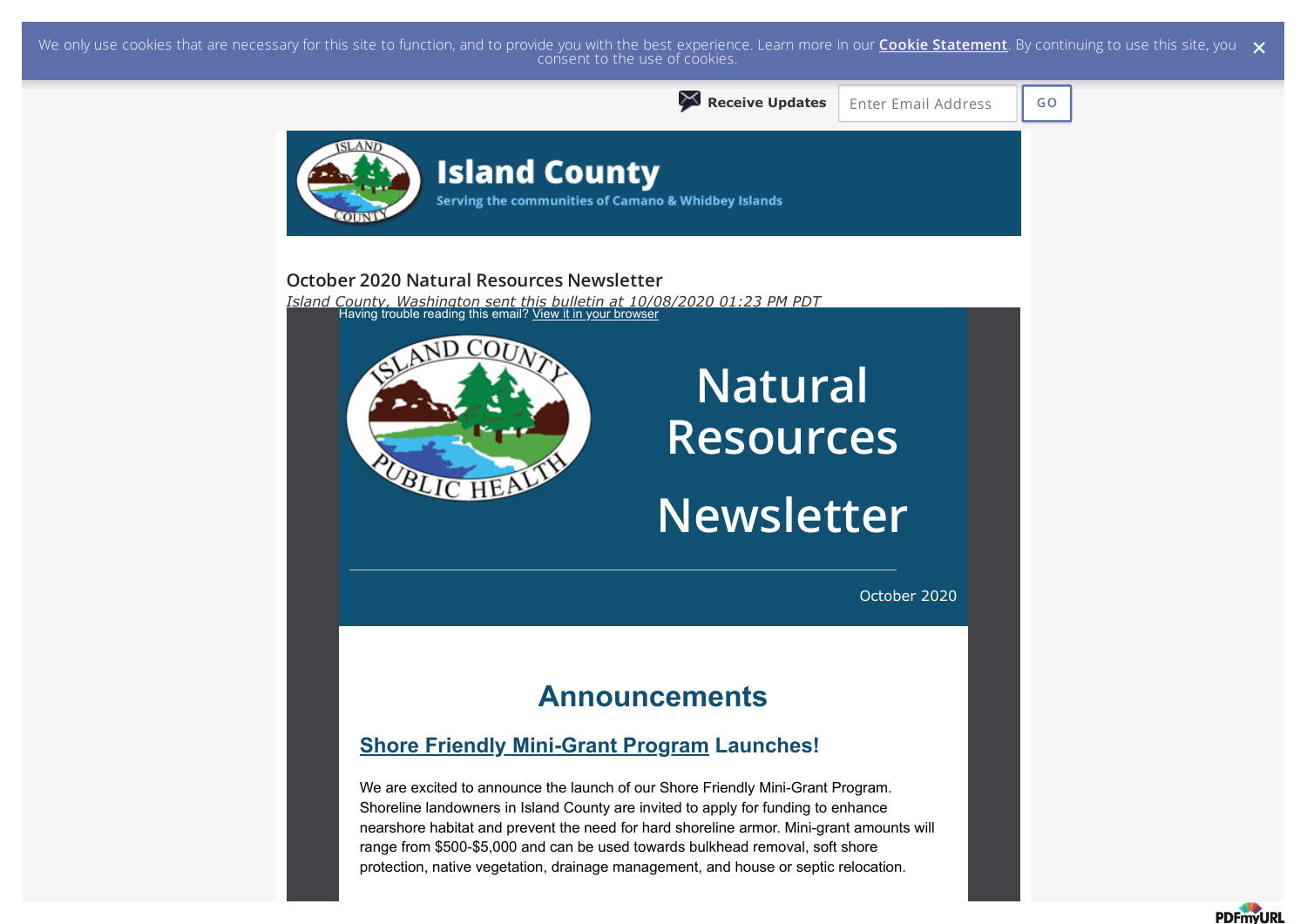Landowners may apply for technical assistance, design and permitting services, or project implementation. To learn more about the program and eligible activities, click [here](https://www.islandcountywa.gov/Health/DNR/Shore-Friendly/Pages/Home.aspx?utm_content=&utm_medium=email&utm_name=&utm_source=govdelivery&utm_term=).



# **PROTECTING PUGET SOUND STARTS AT HOME**



### **Coming soon: Human Wellbeing Vital Sign Survey**

The [Island Local Integrating Organization](https://www.islandcountywa.gov/Health/DNR/ILIO/Pages/Home.aspx?utm_content=&utm_medium=email&utm_name=&utm_source=govdelivery&utm_term=) (ILIO) and [Oregon State University](https://oregonstate.edu/?utm_content=&utm_medium=email&utm_name=&utm_source=govdelivery&utm_term=) have collaborated to create a human wellbeing survey for Island County residents. This survey will help prioritize efforts for ecosystem protection and recovery for years to come. It will be sent out later this month.

### *Spartina* **Removal Event**

Want to get in the mud and remove some invasive grass? You can have your chance on Wednesday and Thursday, October 14 and 15 from 8am-12pm. Contact Ann Prusha with Island County Natural Resources at a prusha@islandcountywa.gov or 360-678-2347 for details.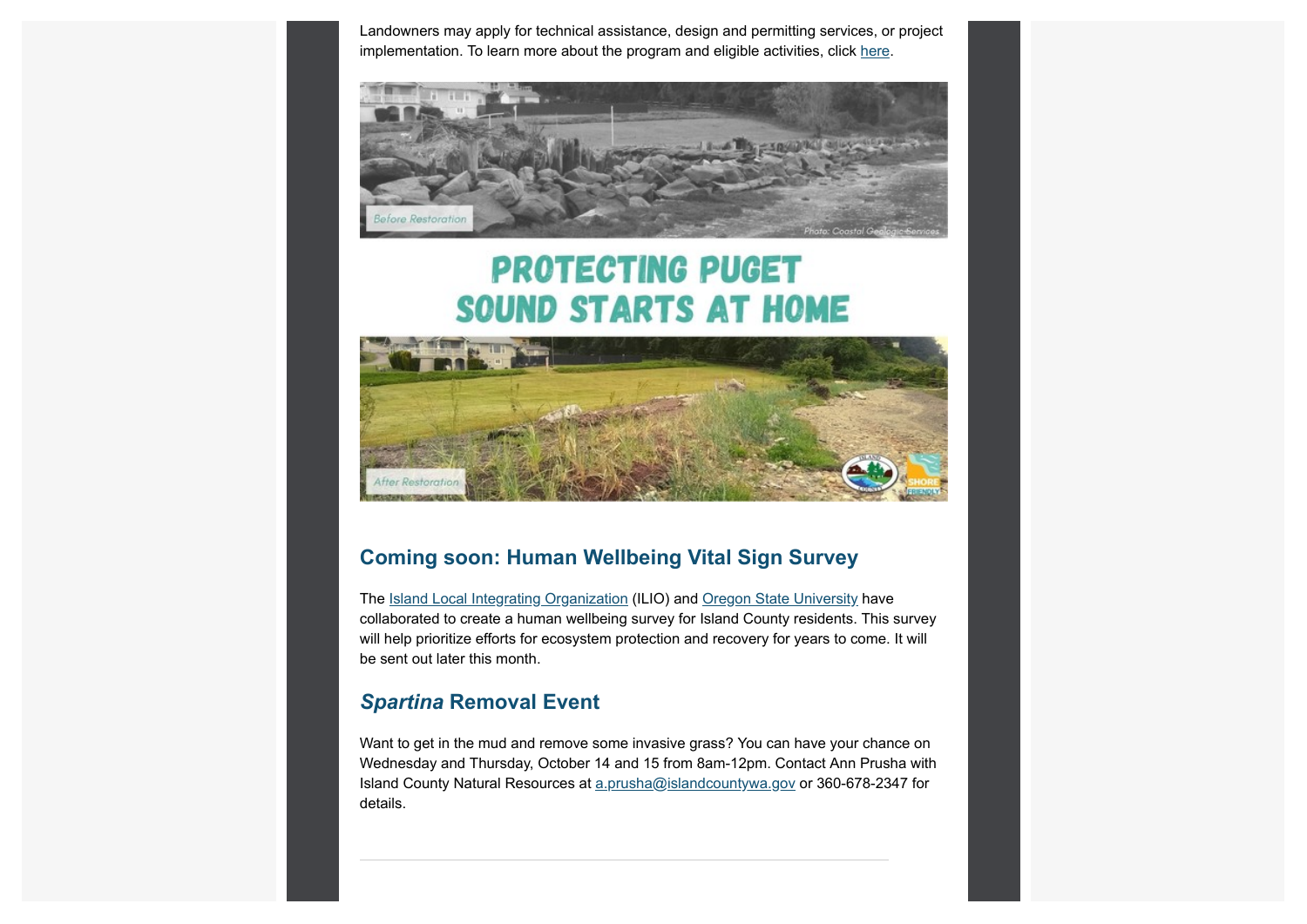### **Programmatic Updates**

### **[Island Local Integrating Organization](https://www.islandcountywa.gov/Health/DNR/ILIO/Pages/Home.aspx?utm_content=&utm_medium=email&utm_name=&utm_source=govdelivery&utm_term=)**

The next ILIO Technical Committee meeting will be held Tuesday, November 10 from 1- 3pm via Zoom.

The [Stormwater Strategic Initiative Advisory Team](https://www.psp.wa.gov/strategic-initiatives-leads.php?utm_content=&utm_medium=email&utm_name=&utm_source=govdelivery&utm_term=) (SIAT) will be hosting an unpermitted jurisdiction workshop on Monday, October 19 to share ideas about improving policies, processes, and actions that could benefit water quality throughout the Sound and also improve resilience and economic planning while protecting human health. Please contact [Lori Clark](mailto:l.clark@islandcountywa.gov) for details.

There is an opportunity to review the Toxics in Fish (TIF) Implementation Strategies (IS) products (narrative, results chains, etc.) until Friday, October 16. Feedback will be used by the TIF Core Team to adjust and improve IS content based on external input. Thank you to those who participated in the development and review of these products. Strategies for Benthic Index of Biotic Integrity (B-IBI) is expected for public release by the end of 2020. [Visit here for the public review draft, executive summary, and public comment form.](https://pspwa.app.box.com/s/q1rueyrajn7kgp7gfkal65k0h87cwcpx?utm_content=&utm_medium=email&utm_name=&utm_source=govdelivery&utm_term=)

The [Habitat Strategic Implementation Lead](https://www.psp.wa.gov/strategic-initiatives-leads.php?utm_content=&utm_medium=email&utm_name=&utm_source=govdelivery&utm_term=) (SIL) hosted a webinar on High-Resolution Change Detection (NTA 2016-0141). The link to recorded webinar and FAQs will be added to the **SIL** blog.

"Reflections on the FFY2020 HSI Shared Investment Pilot" will be shared soon.

The [Northwest Straits Foundation](https://nwstraitsfoundation.org/?utm_content=&utm_medium=email&utm_name=&utm_source=govdelivery&utm_term=) just released the first in a series of Shore Friendly videos. This one covers coastal beaches and bluffs, and features coastal geologist Hugh Shipman! Check it out [here,](https://www.youtube.com/watch?t=2s&utm_content=&utm_medium=email&utm_name=&utm_source=govdelivery&utm_term=&v=CB4AkTZhJnU) and if you feel inclined to share and/or comment, that will help spread the word.

Be sure to check [ILIO's website](https://www.islandcountywa.gov/Health/DNR/ILIO/Pages/ILIO-Agendas--Minutes.aspx?utm_content=&utm_medium=email&utm_name=&utm_source=govdelivery&utm_term=) for upcoming meeting agendas and minutes.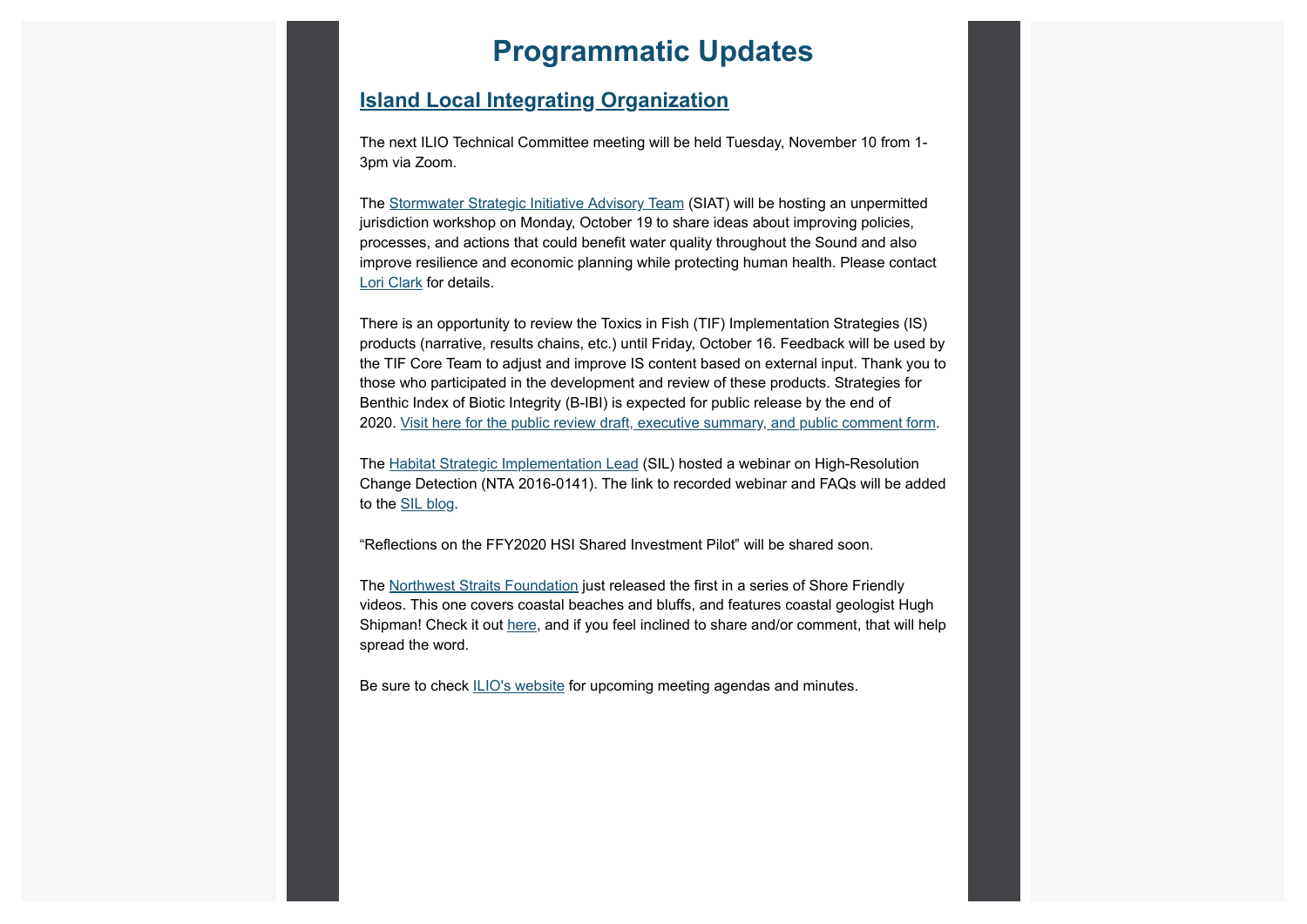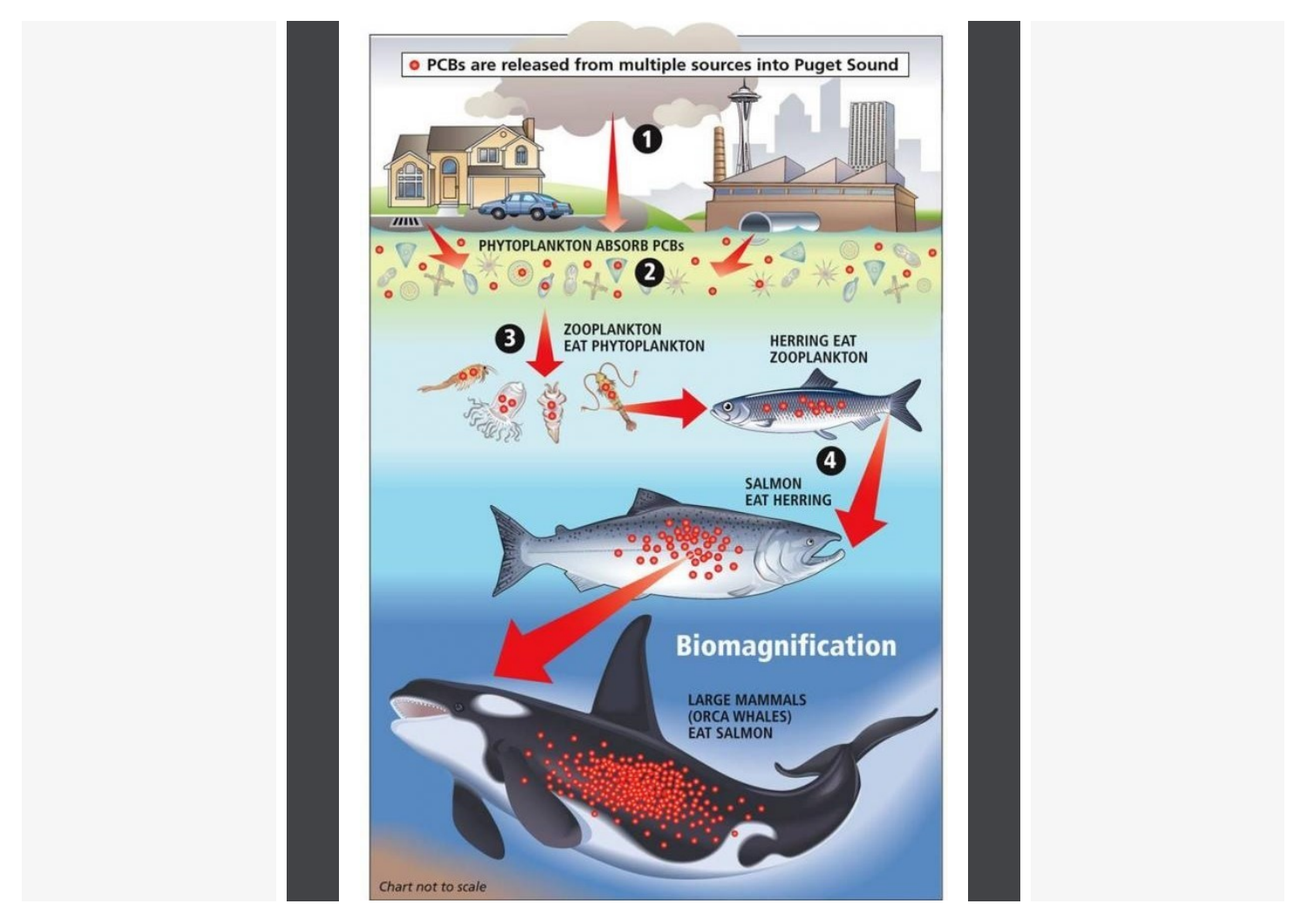#### **[Marine Resources Committee \(MRC\)](https://www.islandcountymrc.org/?utm_content=&utm_medium=email&utm_name=&utm_source=govdelivery&utm_term=)**

The next MRC meeting will be held Tuesday, November 3 from 3-5pm via Zoom.

Want to hear about nearshore restoration and monitoring efforts along our shorelines in Island County? Listen in on [this podcast](https://nwfishpassage.libsyn.com/?utm_content=&utm_medium=email&utm_name=&utm_source=govdelivery&utm_term=) from the Northwest Fish Passage! MRC and Shore Friendly Coordinator Anna Toledo talks about the work of the MRC, including bull kelp and forage fish monitoring, as well as outreach and restoration work.

Throughout the month of October, join the [MRC,](https://www.islandcountymrc.org/?utm_content=&utm_medium=email&utm_name=&utm_source=govdelivery&utm_term=) [Whidbey Island Conservation District,](https://www.whidbeycd.org/?utm_content=&utm_medium=email&utm_name=&utm_source=govdelivery&utm_term=) [Northwest Straits Foundation](https://nwstraitsfoundation.org/?utm_content=&utm_medium=email&utm_name=&utm_source=govdelivery&utm_term=)[, O](https://www.whidbeycd.org/orca.html?utm_content=&utm_medium=email&utm_name=&utm_source=govdelivery&utm_term=)[rca Networ](https://www.orcanetwork.org/Main/?utm_content=&utm_medium=email&utm_name=&utm_source=govdelivery&utm_term=)[k, and other partners in recognizing Orca](https://www.whidbeycd.org/orca.html?utm_content=&utm_medium=email&utm_name=&utm_source=govdelivery&utm_term=) Recovery Day. There are several activities you can participate in!

- [EcoChallenge](https://orcarecoveryday.ecochallenge.org/?utm_content=&utm_medium=email&utm_name=&utm_source=govdelivery&utm_term=): Join the ["Island County MRC and Friends!](https://orcarecoveryday.ecochallenge.org/participants/join?referral_code=b53e238f-3888-4d5c-8bcc-535e848d0ab5&team_invitation=true&utm_content=&utm_medium=email&utm_name=&utm_source=govdelivery&utm_term=)" EcoChallenge team or create your own team and log actions that you take this month to support orca recovery. Report your actions to earn points and win prizes!
- [Orca Forum,](https://www.whidbeycd.org/orca.html?utm_content=&utm_medium=email&utm_name=&utm_source=govdelivery&utm_term=) Wednesday, October 14, 5:30-7pm: Join this virtual workshop to learn from local experts about orca recovery research taking place in Puget Sound.
- [Orca Trivia Night,](https://www.whidbeycd.org/uploads/1/1/6/8/11683986/ord_trivia_night.pdf?utm_content=&utm_medium=email&utm_name=&utm_source=govdelivery&utm_term=) Thursday, October 15, 7pm: Challenge your friends (or team up with them!) in this fun evening full of questions about orca, salmon, and marine habitat.
- [Orca-Inspired Art Contest](https://www.whidbeycd.org/uploads/1/1/6/8/11683986/orca_days_contest_rules_pdf.pdf?utm_content=&utm_medium=email&utm_name=&utm_source=govdelivery&utm_term=): Young and old alike are invited to show their artistic creativity to depict orca recovery or the human connection with orcas. Entries are due Saturday, October 31.

Be sure to check [MRC's website](https://www.islandcountymrc.org/meetings-events/?utm_content=&utm_medium=email&utm_name=&utm_source=govdelivery&utm_term=) for upcoming meeting agendas and minutes.

### **[Salmon Recovery](https://www.islandcountywa.gov/Health/DNR/Salmon/Pages/Home.aspx?utm_content=&utm_medium=email&utm_name=&utm_source=govdelivery&utm_term=)**

The next Salmon Recovery Technical and Citizen Committee (SRTCC) meeting will be held Wednesday, October 21 from 1-3pm via Zoom.

[The 4 projects proposed for Salmon Recovery Funding Board \(SRFB\) and Puget Sound](https://www.psp.wa.gov/PSAR.php?utm_content=&utm_medium=email&utm_name=&utm_source=govdelivery&utm_term=) Acquisition and Restoration (PSAR) funding this past grant round were approved by the SRFB. The final design and permitting for the Hoypus Point Armor Removal project will go under contract immediately, as well as the feasibility and design for the Polnell Point Armor Removal project. Congratulations to the [Northwest Straits Foundation](https://nwstraitsfoundation.org/?utm_content=&utm_medium=email&utm_name=&utm_source=govdelivery&utm_term=) for proposing two outstanding armor removal projects. Pending next year's state budget and the allocation for PSAR funds, the 2 remaining projects will move forward in July 2021. Those projects are: 1) an acquisition in Port Susan and 2) a contribution to the large Florence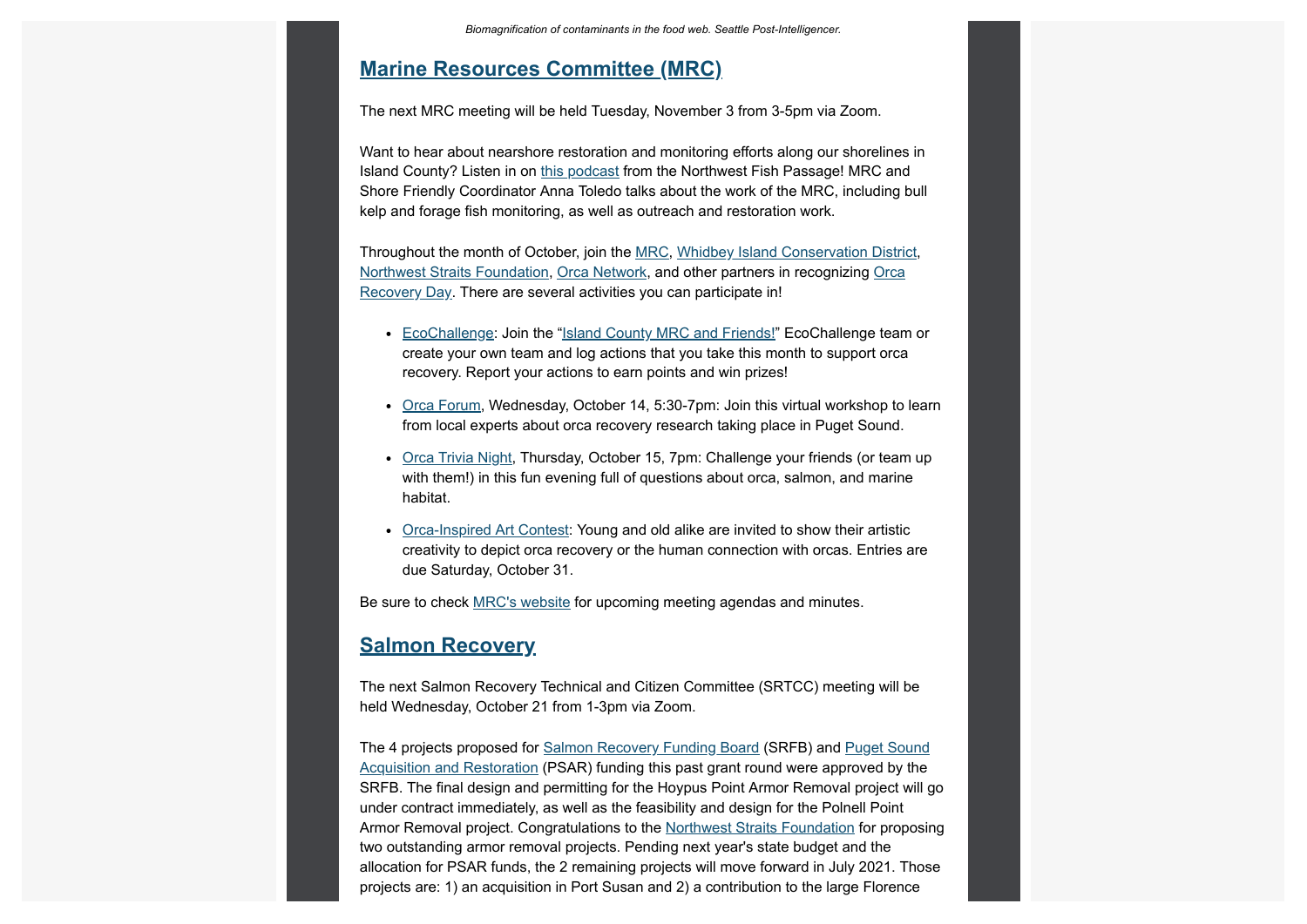Island Protection Project, which we are assisting the [Stillaguamish Lead Entity](https://actionagenda.pugetsoundinfo.wa.gov/GeospatialArea/Detail/7659?utm_content=&utm_medium=email&utm_name=&utm_source=govdelivery&utm_term=) with. Congratulations to the [Whidbey Camano Land Trust](https://www.wclt.org/?utm_content=&utm_medium=email&utm_name=&utm_source=govdelivery&utm_term=) (WCLT) and the [Stillaguamish Tribes](https://www.stillaguamish.com/?utm_content=&utm_medium=email&utm_name=&utm_source=govdelivery&utm_term=) for successful grant applications.

WCLT recently announced the final closing on the Elger Bay property on Camano Island. This was a 2019 Salmon Recovery funded project (PSAR funds) that leveraged other grant dollars and donations. Apparently, there was a last minute donation by a private citizen and long time supporter of salmon recovery and Camano parks. This helped seal the deal when there was a small hiccup with other expected funding that failed to materialize. Thank you (and you know who you are...)! We are ever so grateful for your generosity.

Be sure to check out the [Salmon Recovery website](https://www.islandcountywa.gov/Health/DNR/Salmon/Pages/SRTCC-Meeting-Notes.aspx?utm_content=&utm_medium=email&utm_name=&utm_source=govdelivery&utm_term=) for upcoming meeting agendas and minutes.





### **Resources, Community Events, and Interesting Reads**

**Local News**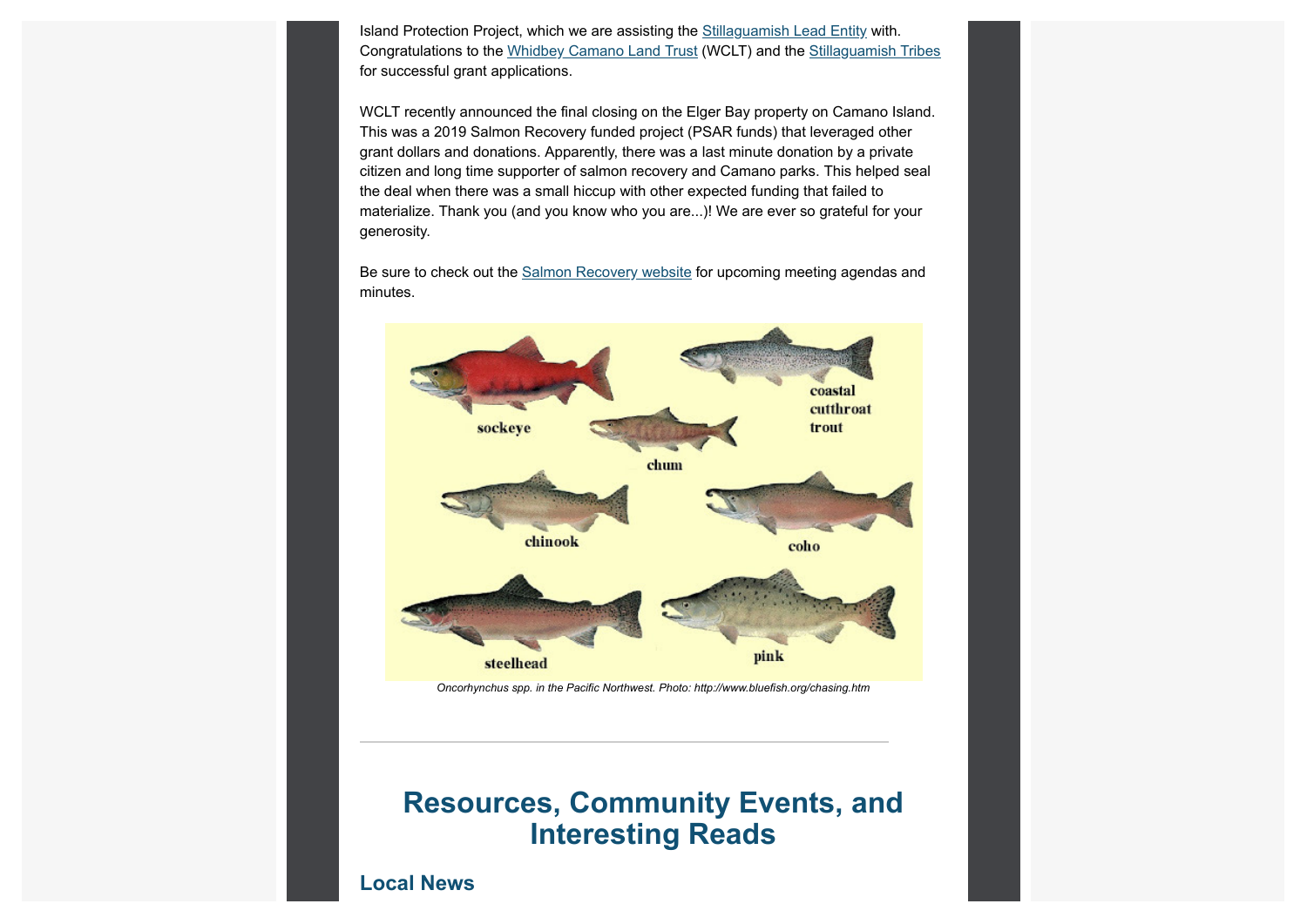Whidbey News-Times reported on a possible 'seven-armed octopus' found on the beach at Ebey's Landing. Scientists from across the nation agreed it is most likely a specimen of *Haliphron atlanticus.* Read the full article [here.](https://www.whidbeynewstimes.com/life/possible-seven-armed-octopus-found-on-beach-at-ebeys-landing/%C2%A0?utm_content=&utm_medium=email&utm_name=&utm_source=govdelivery&utm_term=)

### **Funding Opportunities**

The [Environmental Protection Agency](https://lnks.gd/l/eyJhbGciOiJIUzI1NiJ9.eyJidWxsZXRpbl9saW5rX2lkIjoxMTksInVyaSI6ImJwMjpjbGljayIsImJ1bGxldGluX2lkIjoiMjAyMDA5MDguMjY3NjU0NDEiLCJ1cmwiOiJodHRwczovL2xua3MuZ2QvbC9leUpoYkdjaU9pSklVekkxTmlKOS5leUppZFd4c1pYUnBibDlzYVc1clgybGtJam94TWpJc0luVnlhU0k2SW1Kd01qcGpiR2xqYXlJc0ltSjFiR3hsZEdsdVgybGtJam9pTWpBeU1EQTRNVFF1TWpVMk9ERTNOREVpTENKMWNtd2lPaUpvZEhSd2N6b3ZMM2QzZHk1bGNHRXVaMjkyTHo5MWRHMWZZMjl1ZEdWdWREMG1kWFJ0WDIxbFpHbDFiVDFsYldGcGJDWjFkRzFmYm1GdFpUMG1kWFJ0WDNOdmRYSmpaVDFuYjNaa1pXeHBkbVZ5ZVNaMWRHMWZkR1Z5YlQwaWZRLnJ1V1JFZ2wzdUU3bDIzMDd2Y1dtc29uMkt3QTVadlBmLW1EVFdyYUFoWkkvcy8xMTE5MjY0Mzg3L2JyLzgyMzcyODA5OTY0LWw_dXRtX2NvbnRlbnQ9JnV0bV9tZWRpdW09ZW1haWwmdXRtX25hbWU9JnV0bV9zb3VyY2U9Z292ZGVsaXZlcnkmdXRtX3Rlcm09In0.svKOsoBuH1epxasqqhGPDk3Ryw-bLZzIfBv0NgGJd-s/s/1119264387/br/83347707302-l?utm_content=&utm_medium=email&utm_name=&utm_source=govdelivery&utm_term=) (EPA) announced the 2020 notice of funding availability under its Water Infrastructure Finance and Innovation Act (WIFIA) program, including funding for the new state infrastructure financing authority WIFIA (SWIFIA) program. With \$5 billion available for 2020, these funding programs accelerate investment in critical water infrastructure through innovative and flexible financing that can support diverse projects in both large and small communities. For more information, click [here](https://lnks.gd/l/eyJhbGciOiJIUzI1NiJ9.eyJidWxsZXRpbl9saW5rX2lkIjoxMjAsInVyaSI6ImJwMjpjbGljayIsImJ1bGxldGluX2lkIjoiMjAyMDA5MDguMjY3NjU0NDEiLCJ1cmwiOiJodHRwczovL2xua3MuZ2QvbC9leUpoYkdjaU9pSklVekkxTmlKOS5leUppZFd4c1pYUnBibDlzYVc1clgybGtJam94TWpNc0luVnlhU0k2SW1Kd01qcGpiR2xqYXlJc0ltSjFiR3hsZEdsdVgybGtJam9pTWpBeU1EQTRNVFF1TWpVMk9ERTNOREVpTENKMWNtd2lPaUpvZEhSd2N6b3ZMM2QzZHk1bGNHRXVaMjkyTDNkcFptbGhQM1YwYlY5amIyNTBaVzUwUFNaMWRHMWZiV1ZrYVhWdFBXVnRZV2xzSm5WMGJWOXVZVzFsUFNaMWRHMWZjMjkxY21ObFBXZHZkbVJsYkdsMlpYSjVKblYwYlY5MFpYSnRQU0o5Lm1WREd0bU1FSUpHOHVYdnptaHNrNDZxckY3NDI2eUZvN28wRTdDd2tJc3cvcy8xMTE5MjY0Mzg3L2JyLzgyMzcyODA5OTY0LWw_dXRtX2NvbnRlbnQ9JnV0bV9tZWRpdW09ZW1haWwmdXRtX25hbWU9JnV0bV9zb3VyY2U9Z292ZGVsaXZlcnkmdXRtX3Rlcm09In0.6ECilXBz5ZUnonwNUqMalUBE6PJiIz5k0xEOOefUAAE/s/1119264387/br/83347707302-l?utm_content=&utm_medium=email&utm_name=&utm_source=govdelivery&utm_term=). The deadline to submit a letter of intent is Thursday, October 15.

The [Pacific Marine and Estuarine Fish Habitat Partnership](https://lnks.gd/l/eyJhbGciOiJIUzI1NiJ9.eyJidWxsZXRpbl9saW5rX2lkIjoxMjEsInVyaSI6ImJwMjpjbGljayIsImJ1bGxldGluX2lkIjoiMjAyMDA5MDguMjY3NjU0NDEiLCJ1cmwiOiJodHRwczovL3d3dy5wYWNpZmljZmlzaGhhYml0YXQub3JnLz91dG1fY29udGVudD0mdXRtX21lZGl1bT1lbWFpbCZ1dG1fbmFtZT0mdXRtX3NvdXJjZT1nb3ZkZWxpdmVyeSZ1dG1fdGVybT0ifQ.A-pozb3Ub2uu_Vrum4ebYH5nGF2WHKGGxUbTI5u8h8k/s/1119264387/br/83347707302-l?utm_content=&utm_medium=email&utm_name=&utm_source=govdelivery&utm_term=) (PMEP) requests proposals for projects that will advance fish habitat conservation and restoration along the West Coast. PMEP is seeking project proposals that restore nursery habitats for PMEP focal species within smaller estuarine systems (with an emphasis on habitat connectivity) or proposals that increase our understanding of fish habitats in estuarine and nearshore waters. Proposals are due by Friday, October 30. Learn how to apply [here](https://lnks.gd/l/eyJhbGciOiJIUzI1NiJ9.eyJidWxsZXRpbl9saW5rX2lkIjoxMjIsInVyaSI6ImJwMjpjbGljayIsImJ1bGxldGluX2lkIjoiMjAyMDA5MDguMjY3NjU0NDEiLCJ1cmwiOiJodHRwOi8vd3d3LnBhY2lmaWNmaXNoaGFiaXRhdC5vcmcvZnVuZGluZy1vcHBvcnR1bml0aWVzLz91dG1fY29udGVudD0mdXRtX21lZGl1bT1lbWFpbCZ1dG1fbmFtZT0mdXRtX3NvdXJjZT1nb3ZkZWxpdmVyeSZ1dG1fdGVybT0ifQ.RRAHl3-FtybL7MkTEnsooPVwdr6U-AjrTp7j9U2T_xs/s/1119264387/br/83347707302-l?utm_content=&utm_medium=email&utm_name=&utm_source=govdelivery&utm_term=)!

The [National Oceanic and Atmospheric Administration \(NOAA\) Marine Debris Program](https://marinedebris.noaa.gov/?utm_content=&utm_medium=email&utm_name=&utm_source=govdelivery&utm_term=) has announced its 2021 Marine Debris Research notice of funding opportunity. NOAA will fund research projects that investigate and identify the critical input pathways for marine debris introduction into the coastal zone. The Letter of Intent is due Thursday, November [5. For more information, please visit G](https://marinedebris.noaa.gov/funding/funding-opportunities?utm_content=&utm_medium=email&utm_name=&utm_source=govdelivery&utm_term=)[rants.gov](https://www.grants.gov/web/grants/view-opportunity.html?oppId=329047&utm_content=&utm_medium=email&utm_name=&utm_source=govdelivery&utm_term=) [and the NOAA Marine Debris](https://marinedebris.noaa.gov/funding/funding-opportunities?utm_content=&utm_medium=email&utm_name=&utm_source=govdelivery&utm_term=) Program website.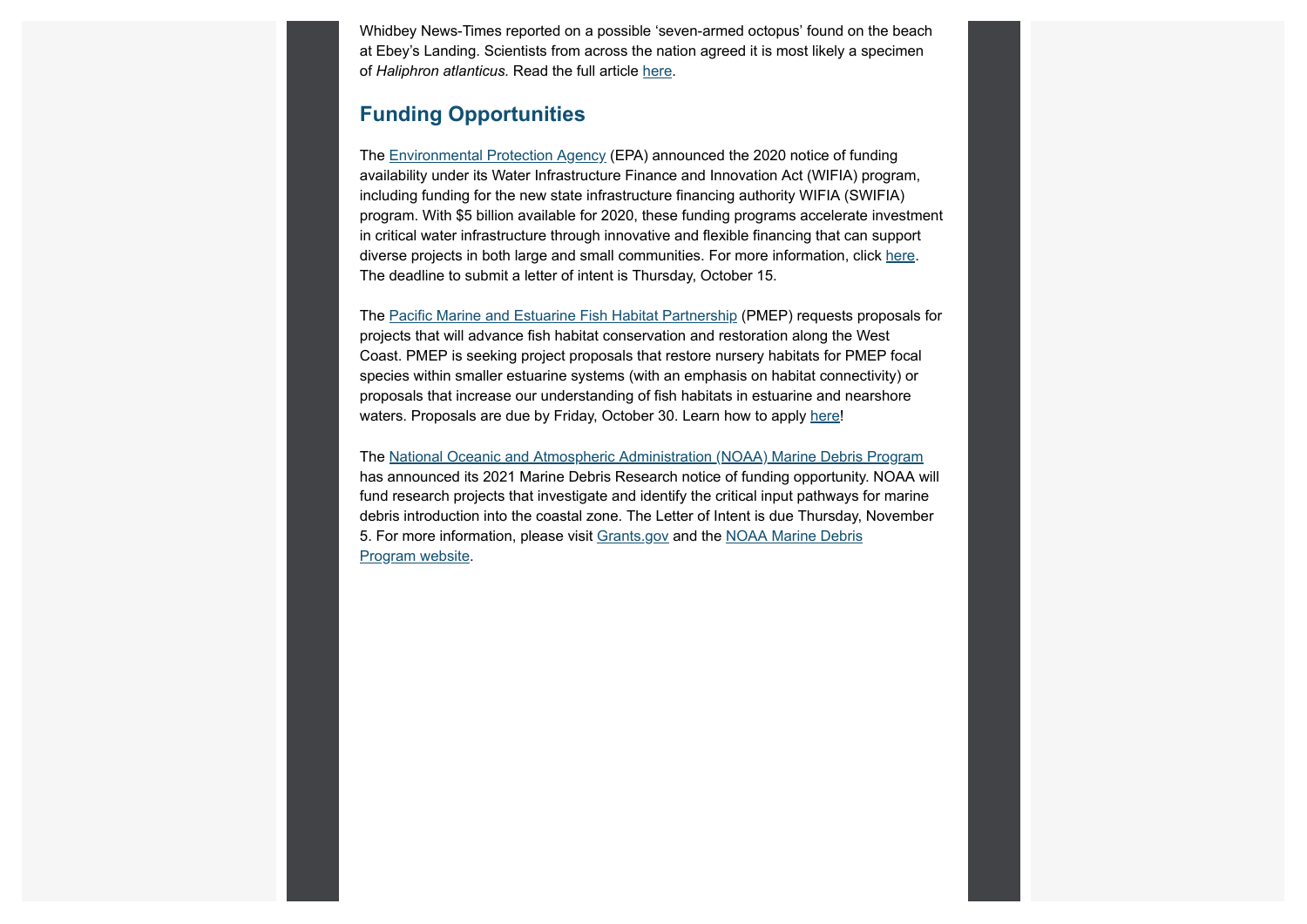

*[Volunteers](https://marinedebris.noaa.gov/funding/funding-opportunities?utm_content=&utm_medium=email&utm_name=&utm_source=govdelivery&utm_term=) remove a derelict vessel. Photo: American Littoral Society*

### **Learn**

[This webinar, Defending Drayton Harbor: Managing the recent invasion of European](https://www.youtube.com/watch?utm_content=&utm_medium=email&utm_name=&utm_source=govdelivery&utm_term=&v=_-YXDMBPe9c) [Green Crabs collaboratively, was hosted by Whatcom Watershed Information](https://www.whatcomwin.org/?utm_content=&utm_medium=email&utm_name=&utm_source=govdelivery&utm_term=) Network and [Whatcom Marine Resources Committee.](https://www.whatcomcountymrc.org/?utm_content=&utm_medium=email&utm_name=&utm_source=govdelivery&utm_term=) It's a wonderful lineup of speakers who give an update on the history, biology, and present circumstances of European Green Crab in Drayton Harbor, WA.

Check out this website, [Coastal News Today.](https://www.coastalnewstoday.com/?utm_content=&utm_medium=email&utm_name=&utm_source=govdelivery&utm_term=) It covers coastal issues nationally, and it hosts several podcasts via th[e American Shoreline Podcast Network.](https://podcasts.apple.com/us/podcast/american-shoreline-podcast-network/id1434886389?utm_content=&utm_medium=email&utm_name=&utm_source=govdelivery&utm_term=)

Read this [fascinating article](https://www.eopugetsound.org/magazine/IS/harbor-seal-skulls?utm_content=&utm_medium=email&utm_name=&utm_source=govdelivery&utm_term=) about using seal skulls to learn about the history of the food web!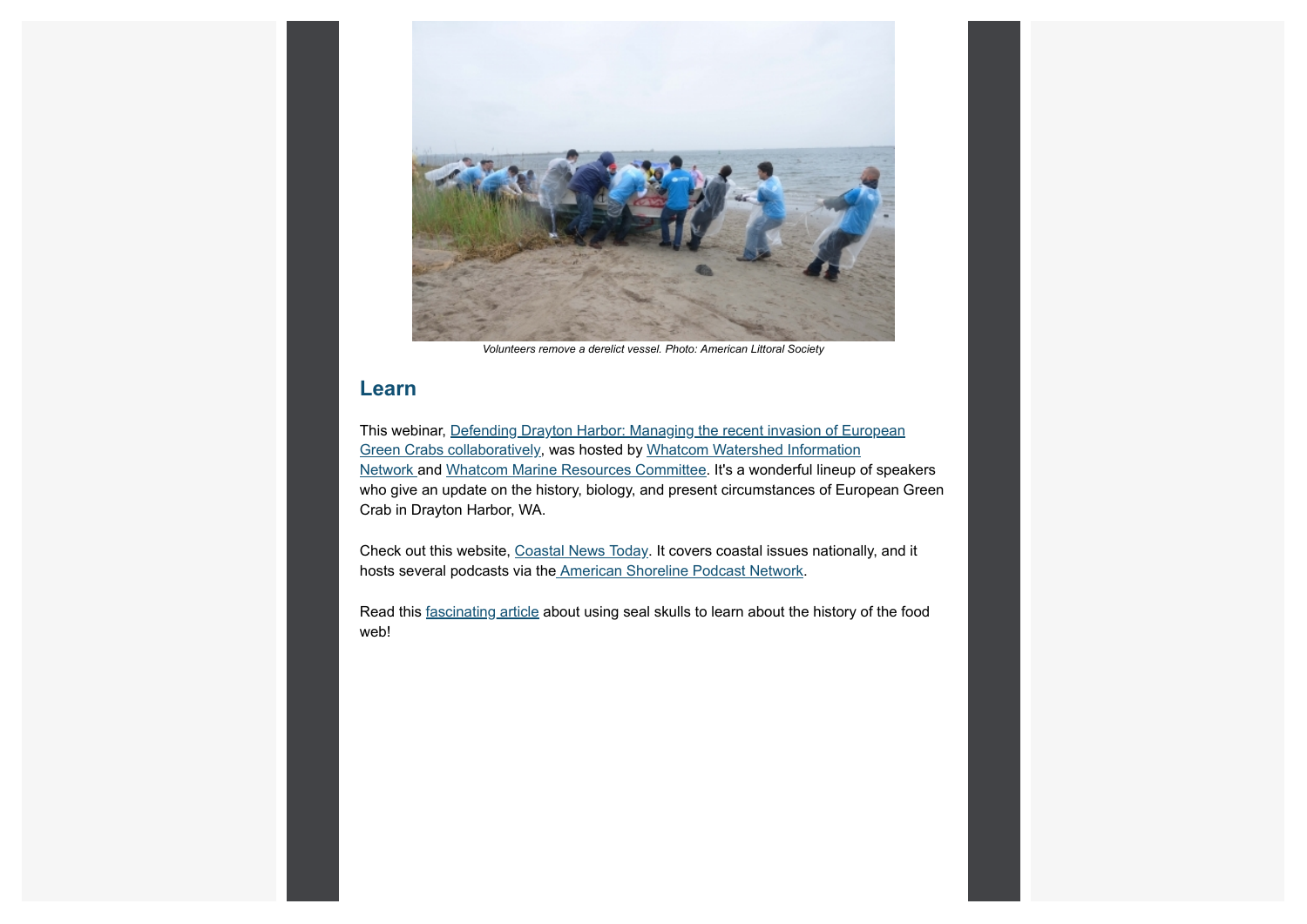

*Harbor seals, Lopez Island, WA. Photo: Bethany Weeks (CC BY-NC 2.0) [https://flic.kr/p/6Mnq5k](https://www.eopugetsound.org/magazine/IS/harbor-seal-skulls?utm_content=&utm_medium=email&utm_name=&utm_source=govdelivery&utm_term=)*

### **Tools**

Check out this [super cool tool](https://www.arcgis.com/apps/MapSeries/index.html?appid=cfe64a8080284a06b8ada0cc4d927488&utm_content=&utm_medium=email&utm_name=&utm_source=govdelivery&utm_term=) from the [Nisqually River Education Project](http://nrep.nisquallyriver.org/?utm_content=&utm_medium=email&utm_name=&utm_source=govdelivery&utm_term=)! It's geared towards school aged children, who will learn about watersheds, the importance of water quality, water quality parameters, and the environmental and human factors that influence water quality.

#### **Act!**

[Skagit MRC](http://www.skagitmrc.org/?utm_content=&utm_medium=email&utm_name=&utm_source=govdelivery&utm_term=) is hosting [Fidalgo Bay Day 2020 Scavenger Hunt!](https://www.fidalgobayday.com/?utm_content=&utm_medium=email&utm_name=&utm_source=govdelivery&utm_term=) You can participate until Saturday, October 31.

The [Washington Department of Fish and Wildlife](https://wdfw.wa.gov/?utm_content=&utm_medium=email&utm_name=&utm_source=govdelivery&utm_term=) (WDFW) is seeking public comments on draft rules for commercial whale watching designed to reduce vessel impacts on Southern Resident killer whales. The new rules, expected to go into effect in 2021, are intended to reduce impacts of vessel noise and disturbance on Southern Resident killer whales so that they can effectively find food, rest, and socialize. [Visit here](https://wdfw.wa.gov/species-habitats/at-risk/species-recovery/orca/rule-making?utm_content=&utm_medium=email&utm_name=&utm_source=govdelivery&utm_term=) to learn how to submit a comment.

[The W](https://fortress.wa.gov/ecy/ezshare/sppr/Preparedness/NCPS-GRP/NCPS_PublicReviewCoverPage.pdf?utm_content=&utm_medium=email&utm_name=&utm_source=govdelivery&utm_term=)[ashington State Department of Ecology](https://ecology.wa.gov/?utm_content=&utm_medium=email&utm_name=&utm_source=govdelivery&utm_term=) [\(Ecology\) is updating the North Central](https://fortress.wa.gov/ecy/ezshare/sppr/Preparedness/NCPS-GRP/NCPS_PublicReviewCoverPage.pdf?utm_content=&utm_medium=email&utm_name=&utm_source=govdelivery&utm_term=) Puget Sound Geographic Response Plan (NCPS-GRP). An important part of the update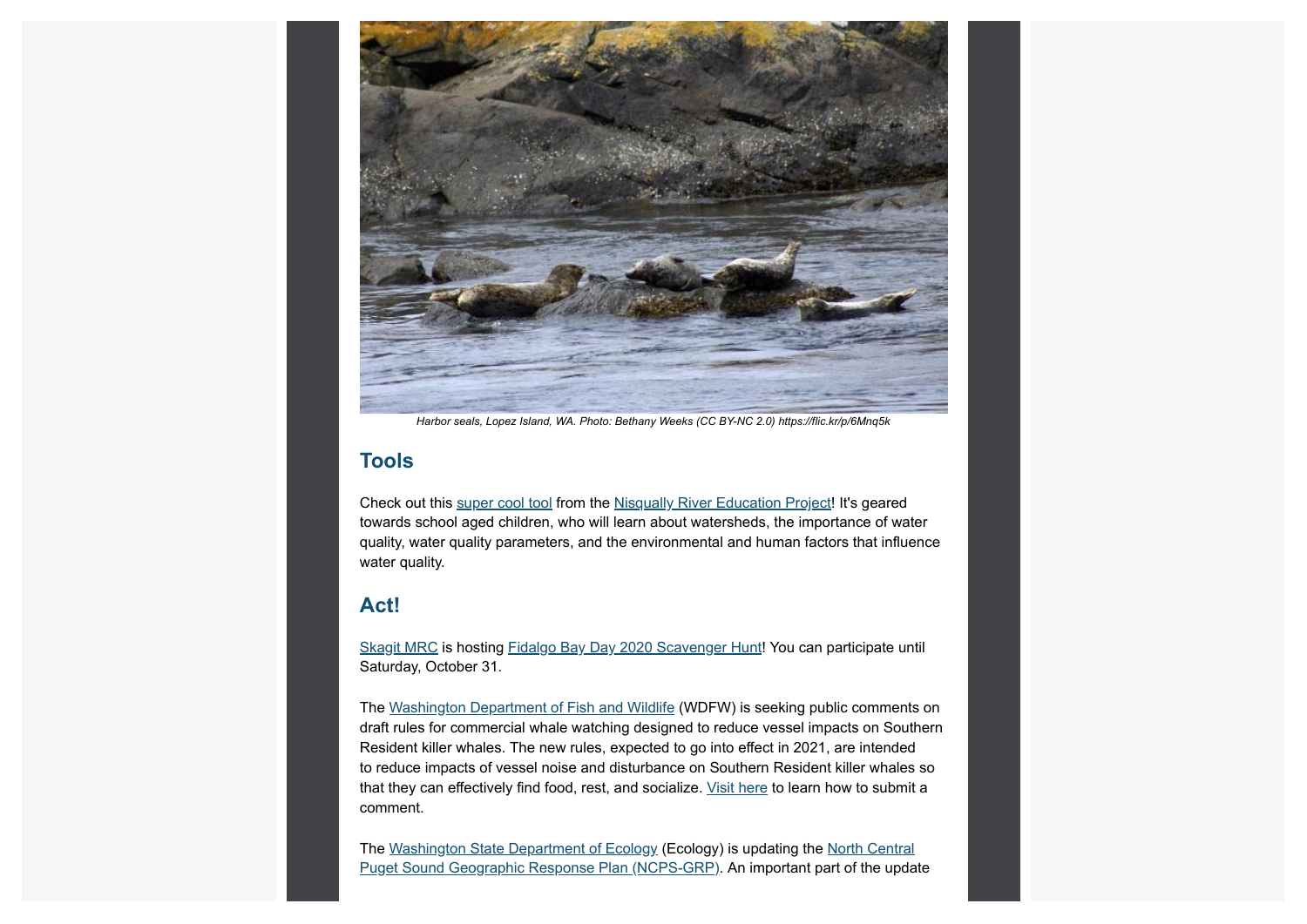process is collecting comments from the people who live, work, and play in this GRP area. You can submit comments through their [online comment form.](http://sppr.ecology.commentinput.com/?id=dDcFp&utm_content=&utm_medium=email&utm_name=&utm_source=govdelivery&utm_term=)

[Ecology](https://ecology.wa.gov/?utm_content=&utm_medium=email&utm_name=&utm_source=govdelivery&utm_term=) has opened a public comment period for its proposed amendments to Chapter 173-185 WAC, Oil Movement by Rail and Pipeline Notification. Learn more [here](https://ecology.wa.gov/Regulations-Permits/Laws-rules-rulemaking/Rulemaking/WAC-173-185?utm_content=&utm_medium=email&utm_name=&utm_source=govdelivery&utm_term=).



## **Upcoming Events**

| Wednesday, October 14 | Island County Natural Resources is hosting a Spartina removal<br>event from 8am-12pm. Contact Ann Prusha for more details. |
|-----------------------|----------------------------------------------------------------------------------------------------------------------------|
| Wednesday, October 14 | Participate in the Orca Recovery Day Orca Forum from 5:30-<br>7pm.                                                         |
| October 14 & 15       | Mednesday & Thursday, The virtual 2020 Salish Sea Shared Waters Forum takes place.<br>Register here.                       |
| Thursday, October 15  | Island County Natural Resources is hosting a Spartina removal<br>event from 8am-12pm. Contact Ann Prusha for more details. |